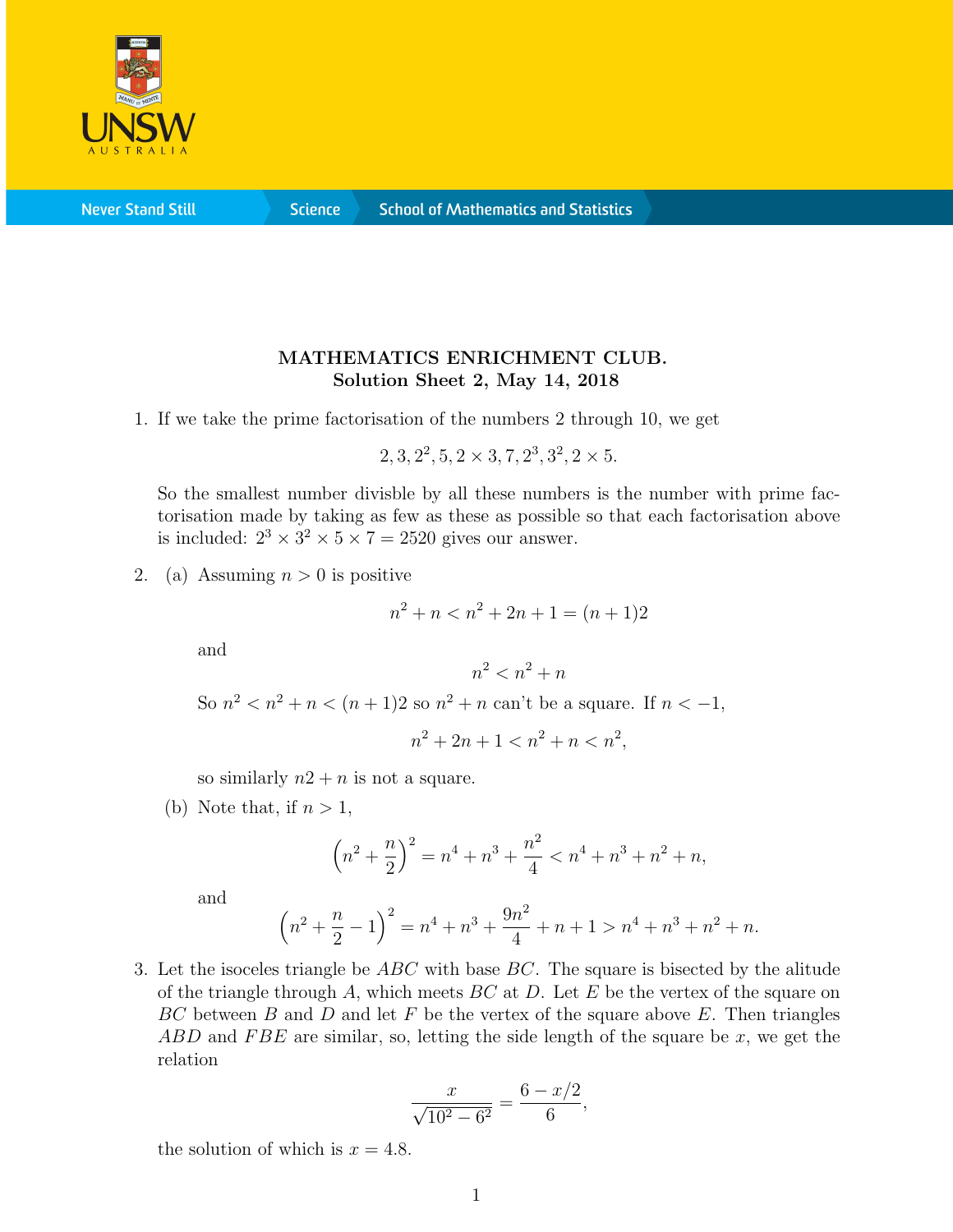## 4. We wish to

find n, such that for some  $q_1, q_2, q_3$  and r we have

$$
364 = nq1 + r
$$

$$
414 = nq2 + r
$$

$$
539 = nq3 + r
$$

Combining the

first two means

$$
(q_2 - q_1)n = 414 - 364 = 50
$$

Since *n* and all the  $q$ 's are integers, *n* must be a factor of 50, which are 50, 25, 10, 5, 2 and 1. Dividing 364 or 414 by 50 gives a remainder of 14, whilst dividing 539 by 50 gives a remainder of 39, so  $n$  is not 50. Dividing 364 or 414 by 25 still gives a remainder of 14, and so does dividing 539 by 25. So  $n = 25$  works, and since it is larger than the other factors of 50, it is our answer.

- 5. The point P lies on the opposite side of the chord from O. Then  $\angle APB = 120^\circ$ .
- 6. Let the two types of coins be A and B. Split the 128 coins into two piles of 64 each. Now we weigh the two piles. If they are the same weight, this means that both piles have the same number of A coins, so we discard one of the piles, and split the remainder into two equal piles. If we have the good fortune that our two piles are always of equal weight, then after 6 weighings we have 2 coins left, and they must be of different type.

Suppose now that at some point the two piles are not of equal weight. Now take half the coins from each pile and weigh them. If they are equal in weight, then discard these coins and continue with the others. If they are different in weight, discard the others and continue with these coins.

We will show that there is always at least one of each type remaining. Suppose at any step, n type A coins remain. We show that it is impossible to remove all  $n$  coins. If the two new piles are even in weight, then we can only remove  $\frac{n}{2}$ . If they are uneven in weight then we can remove at most all but 1 type  $A$  coin (if we happen to only select 1 A coin for the second weighing).

## Senior Questions

1. We are given

$$
\frac{1}{1^2} + \frac{1}{2^2} + \frac{1}{3^2} + \frac{1}{4^2} + \dots = \frac{\pi^2}{6}.
$$
 (1)

Multiplying both sides by  $\frac{1}{4}$ ,

$$
\frac{1}{4(1)^2} + \frac{1}{4(2)^2} + \frac{1}{4(3)^2} + \frac{1}{4(4)^2} + \ldots = \frac{\pi^2}{24}
$$

.

So

$$
\frac{1}{2^2} + \frac{1}{4^2} + \frac{1}{6^2} + \frac{1}{8^2} + \dots = \frac{\pi^2}{24}.
$$
 (2)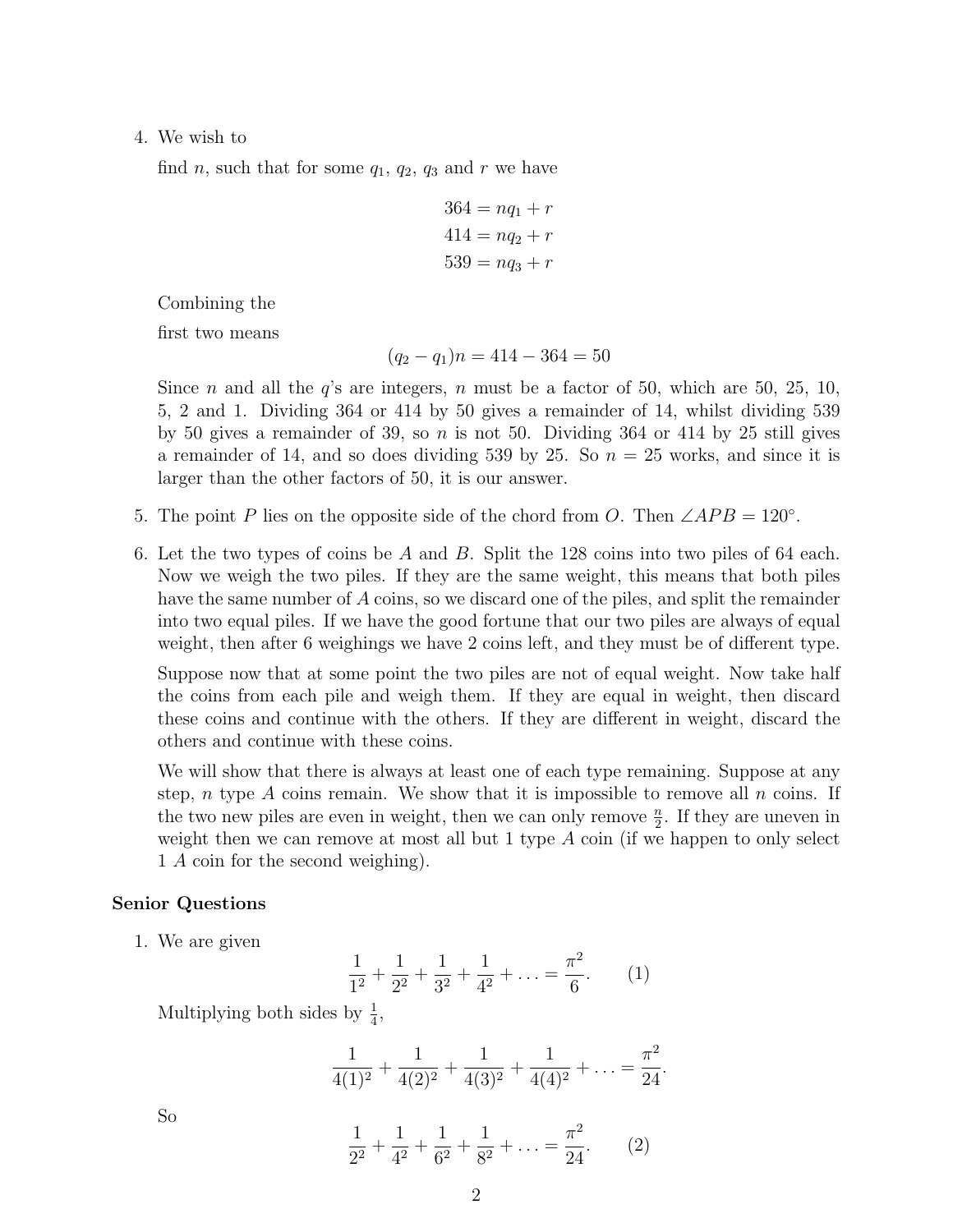Subtracting  $(2)$  from  $(1)$ , we have

$$
\frac{1}{1^2} + \frac{1}{3^2} + \frac{1}{5^2} + \frac{1}{7^2} + \ldots = \frac{\pi^2}{8}.
$$

Let

$$
\frac{1}{1^2} - \frac{1}{2^2} + \frac{1}{3^2} - \frac{1}{4^2} + \dots = x \tag{3}
$$

Adding  $(1)$  and  $(3)$ , we have

$$
2\left(\frac{1}{1^2} + \frac{1}{3^2} + \frac{1}{5^2} + \frac{1}{7^2} + \dots\right) = \frac{\pi^2}{6} + x
$$

$$
\therefore x = \frac{\pi^2}{4} - \frac{\pi^2}{6} = \frac{\pi^2}{12}
$$

2. Consider the target as a square in the Cartesian number plane, with the bullseye at the origin and corners at  $(1, 1)$ ,  $(-1, 1)$ ,  $(-1, -1)$  and  $(1, -1)$ . Let the point that the arrow strikes the target be  $P(x, y)$ , where  $-1 \le x, y \le 1$ . Let  $d_1$  be the distance from P to the origin, and let  $d_2$  the distance to the nearest edge. By symmetry, we may restrict our attention to shaded triangle that represents the upper half of the part of the target that lies in the first quadrant, as shown.



 $\sqrt{x^2 + y^2}$ , and the nearest edge is the line  $y = 1$ , so  $d_2 = 1 - y$ . Thus if  $d_1 = d_2$ , We need to calculate the what fraction of the triangle has  $d_1 \leq d_2$ . Clearly,  $d_1 =$ 

$$
(1 - y)2 = x2 + y2
$$
  
1 - 2y + y<sup>2</sup> = x<sup>2</sup> + y<sup>2</sup>  

$$
y = \frac{1}{2}(1 - x2)
$$